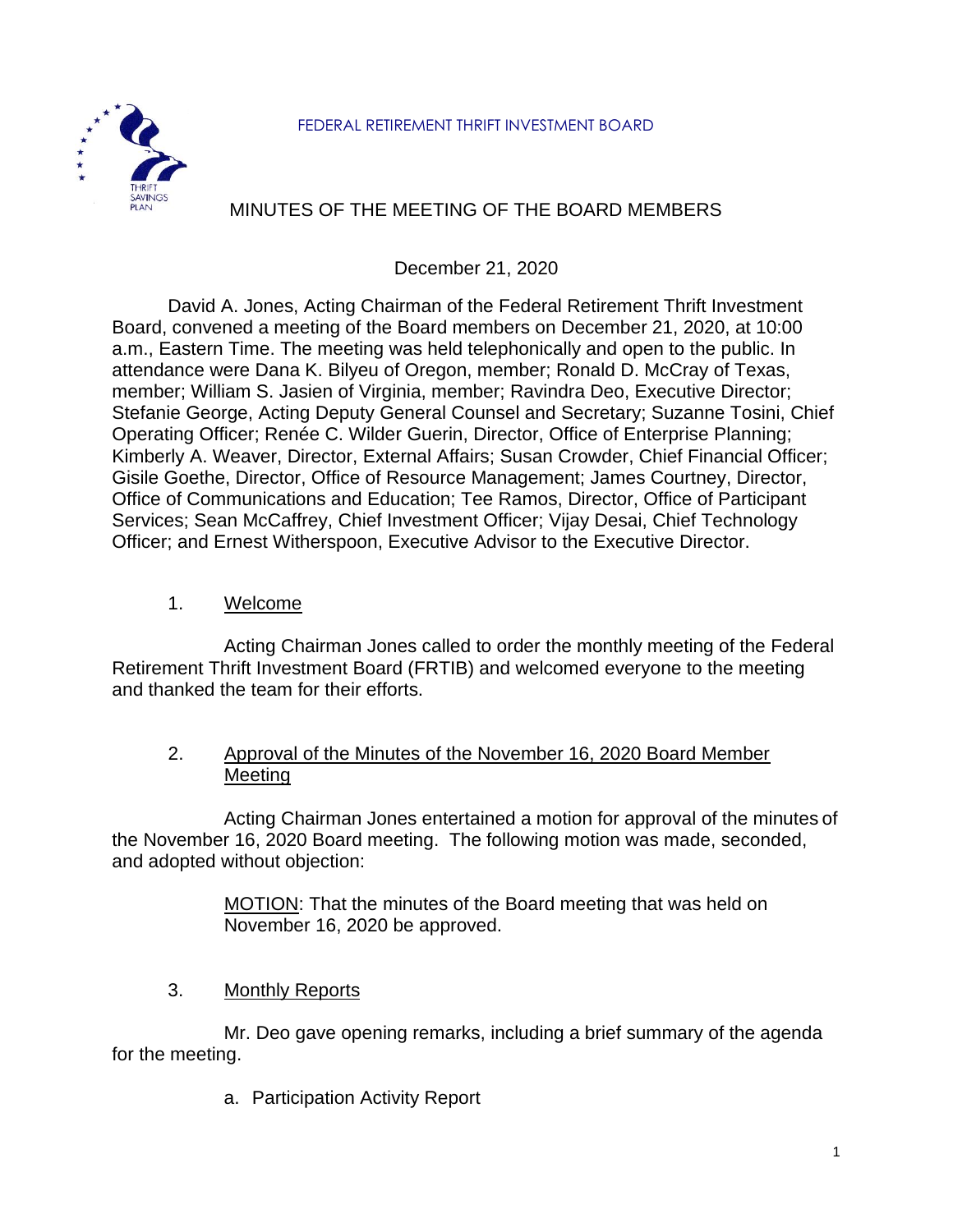Mr. Ramos announced that the FERS participation rate dropped slightly this month from 93.6 to 93.3, while the uniformed service active duty participation rate continued to rise to 73.3 from 72.4. The FERS participation rate is about two percent higher than last year at this time.

Annuity purchases have dropped 66 percent after the deployment of the Additional Withdrawals Project.

Contact Centers experienced an uptick in call volumes last month, which resulted in a drop in service level metrics. We are making changes to staffing and call scripts to alleviate the problem. This is a result of higher than normal AHT, unexpectedly high call volumes, and staffing.

### CARES Act Withdrawals

We had 9.325 withdrawals for active participants and 102,478 participants in total since the option was initiated in June.

### b. Investment Performance Report

Mr. McCaffrey reviewed the monthly investment performance report. [See](https://www.frtib.gov/pdf/minutes/2020/Dec/MM-2020Dec-Att2.pdf) ["November 2020 Performance Review –](https://www.frtib.gov/pdf/minutes/2020/Dec/MM-2020Dec-Att2.pdf) G, F, C, S, I and L Funds" (attached). In November, Blackrock's performance for the F, C and S Funds was in line with the three Funds' respective indices. Performance for the I Fund was ahead of the International Index by 5 basis points as a result of futures mis-tracking.

Mr. McCaffrey reported that among notable stories of the month was that multiple pharmaceutical companies announced significant progress in developing coronavirus vaccines, contributing to investors' optimism for an economic recovery. Also, the Federal Reserve left its target interest rate unchanged, noting continued uncertainty. Equity markets rose sharply as evidenced by the returns of the C, S, and I Funds, with the international returns helped by a weaker U.S. dollar. The F Fund posted a gain as interest rates edged lower. All the L Funds finished higher.

Mr. McCaffrey reported on year-to-date performance. Blackrock's performance for the F Fund exceeded the Fixed Income Index by 4 basis points, primarily attributable to securities lending. The C Fund performance was in line with the Large Cap Index. Its performance for the S Fund lagged the Small Mid-Cap Index by 21 basis points, primarily resulting from securities sampling and futures mis-tracking. Blackrock's performance for the I Fund was ahead of the International Index by 42 basis points, primarily due to tax advantage and futures mis-tracking.

For the current month through Friday, December  $18<sup>th</sup>$ , equity markets are again in positive territory. The C Fund is ahead 2.51 percent, the S Fund is up 7.73 percent, and the I Fund has gained 3.82 percent. In fixed income, the S Fund is lower by .21 percent and the G Fund is ahead by 4 basis points.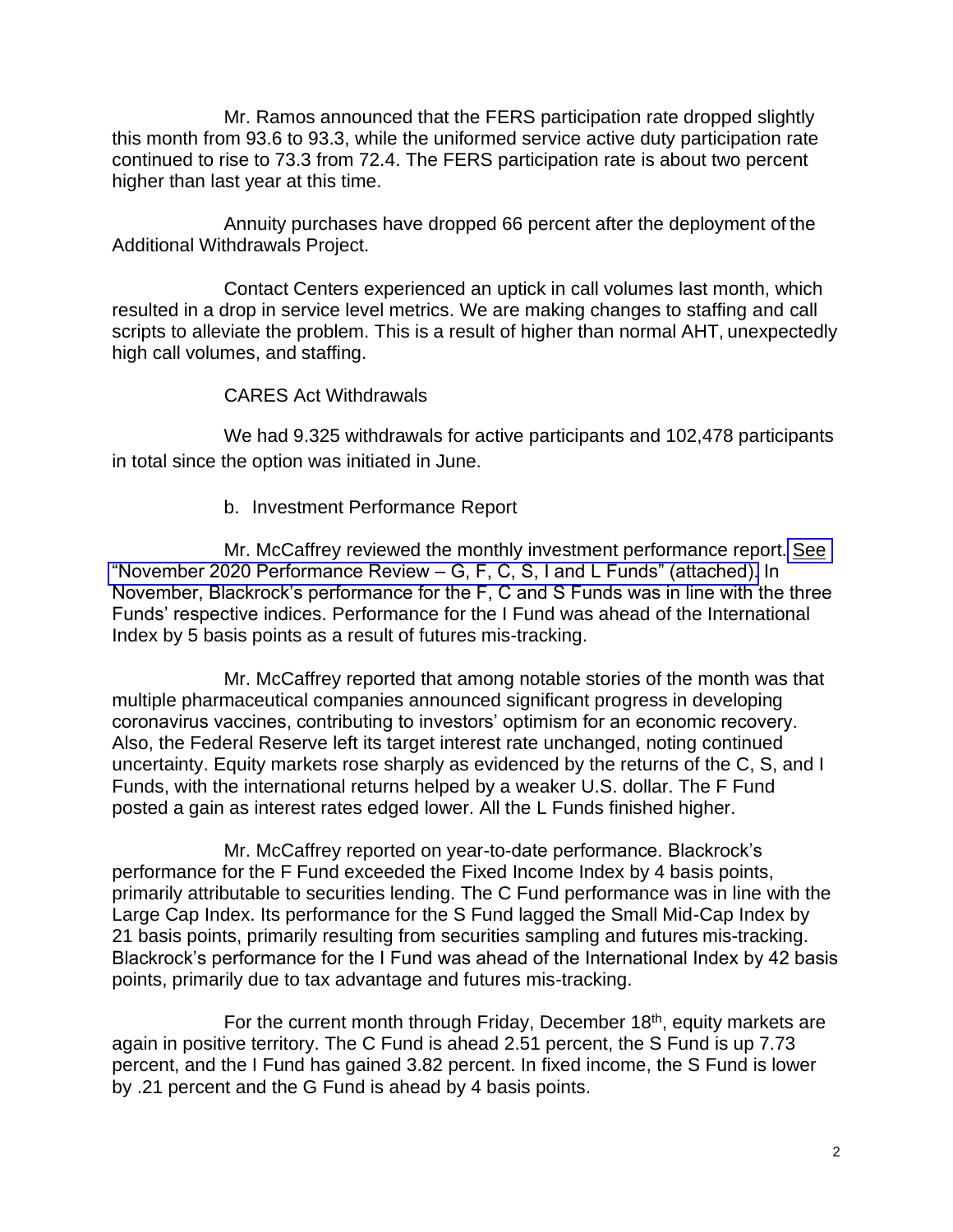c. Legislative Report

Ms. Weaver reported that the DoD authorization bill for FY21 contains provisions under which the DoD and the FRTIB will have to submit a report to Congress regarding the advisability and/or issues associated with allowing spouses of members of the uniformed services to contribute to the TSP account of a uniformed service member. The report is due to the Hill by April 2, 2021.

Congress is scheduled to pass the FY21 omnibus bill plus a stimulus package.

## 4. Quarterly Reports

a. Vendor Risk Management Update

Ms. Tosini reported that on a quarterly basis, the Office of Enterprise Risk Management provides the Executive Director and Board members with a synopsis of its [Vendor Risk Assessment for key vendors.](https://www.frtib.gov/pdf/minutes/2020/Dec/MM-2020Dec-Att3.pdf) She reported that there is no indication that the vendors will not be able to fulfill their contractual obligations to FRTIB.

## 5. CY 2020/2021 Board Meeting Calendar Review

Mr. Deo proposed that the meetings for January, February, and March be held telephonically. The Board agreed with that proposal.

## 6. Conclusion

Acting Chairman Jones thanked Mr. Deo and wished everyone happy holidays and a wonderful, healthy new year.

## 7. Adjourn

On a vote taken by the Acting Chairman, the members closed the meeting at 10:16 a.m. for a brief executive session. The members reconvened at 10:20 a.m. and the meeting was adjourned at 10:24 a.m.

MOTION: That this meeting be adjourned.

Digitally signed by DHARMESH VASHEE Date: 2021.02.02 12:35:49 -05'00'

Dharmesh Vashee Acting Secretary